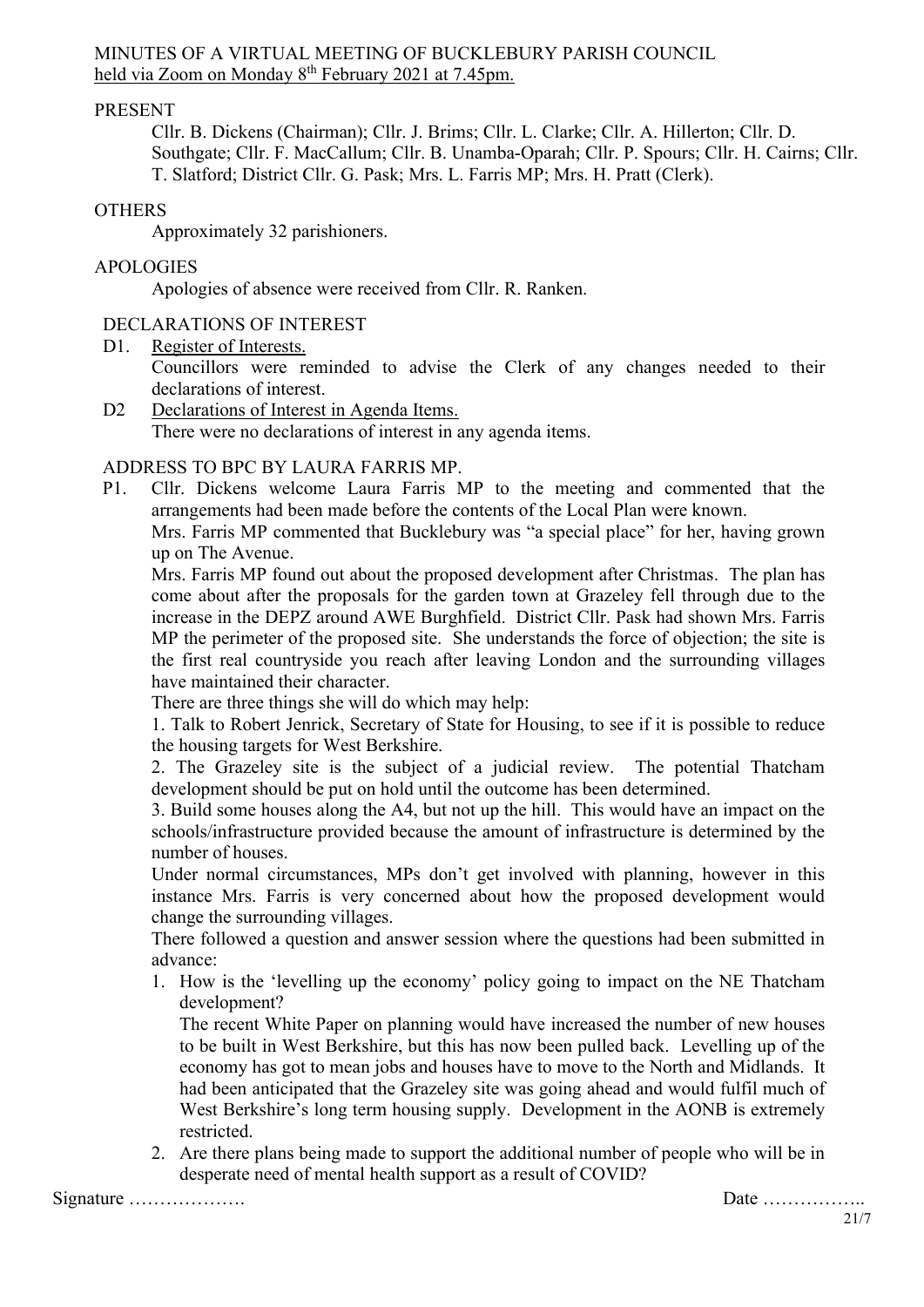There have been a number of conversations with the mental health groups within West Berkshire including CAMHS, The Samaritans and Time to Talk. It is thought that the biggest mental health impact will be on young people between 14 and 25. There is concern about pupils not being adequately prepared for exams. As a result of this Nadine Dorries, Minister for Mental Health, Suicide Prevention and Patient Safety, is working to get a Time to Talk representative in every school. Schools are also being encouraged to have a mental health ambassador. Students at colleges and universities can be very lonely and are reporting feelings of hopelessness. Other groups of people who are expected to need extra support are those with pre-existing conditions and those likely to suffer from unemployment as a result of COVID; in West Berkshire there are an additional 1,000 people claiming universal credit.

- 3. What can be done to assist elderly people in fuel poverty on 'key' meters, who possibly do not have access to the internet/computers to look for 'deals'? There is not an immediate answer to this question. There is a huge disparity between people who have access to the internet and those who don't. WBC's Winter fund is available to help with every part of daily living.
- 4. When will drinks manufacturers have to include the recyclable triangle and the plastic designation number on plastic bottle tops? The fourth part of the Environment Bill deals with single use plastics and encourages suppliers to move away from single use plastic; however this bill has been paused due to COVID.
- 5. What is the current situation with the Boundary Commission's proposal to move Bucklebury ward into the Reading West Constituency?

There is currently a proposal to reduce the number of constituencies from 650 to 600 and at the same time to balance the number of people in each constituency to 73,000 plus or minus 5%. It is possible that there will be a new constituency on the Berkshire/Hampshire border, but there is an aim not to split local authorities over multiple constituencies.

Bucklebury is likely to stay in the Newbury Constituency; it belongs in a rural area. It would be wise to carry out some work on Bucklebury's historic links with Newbury. This, the PC agreed to do and forward to the MP.

Cllr. Dickens thanked Mrs. Farris MP for attending the meeting.

#### PUBLIC SESSION

PS1. Statement by District Cllr. Pask.

District Cllr. Pask thanked BPC and all parishioners who have submitted comments on the Local Plan. At PC meetings when planning applications are discussed, he purposely tries not to influence the Council, but remains on hand to answer any questions. This is the approach which he has adopted throughout the consultation process; to listen and answer questions. He is saddened that some people have assumed that he will support the proposed plan without seeking his views and have even made such comments. It has been suggested that he will not support the residents he has represented for the last 34 years.

District Cllr. Pask further commented that a robust Local Plan is essential for the area; otherwise, the area is open to 'planning by appeal' as had happened in Wokingham. If there is no Local Plan, it is conceivable, for example, that an application submitted for building on the gravel workings site on Harts Hill would be approved on appeal.

District Cllr. Pask commented that he will work to represent the views of parishioners on the strategic site in NE Thatcham. He lives in the community and will be affected by the traffic, environmental and all the other issues as much as anyone else.

A parishioner thanked District Cllr. Pask for his statement.

#### **MINUTES**

M1. Bucklebury Parish Council Meeting Minutes – Monday  $11<sup>th</sup>$  January 2021.

It was resolved that the minutes of the BPC meeting held on Monday  $11<sup>th</sup>$  January 2021

Signature ………………. Date ……………..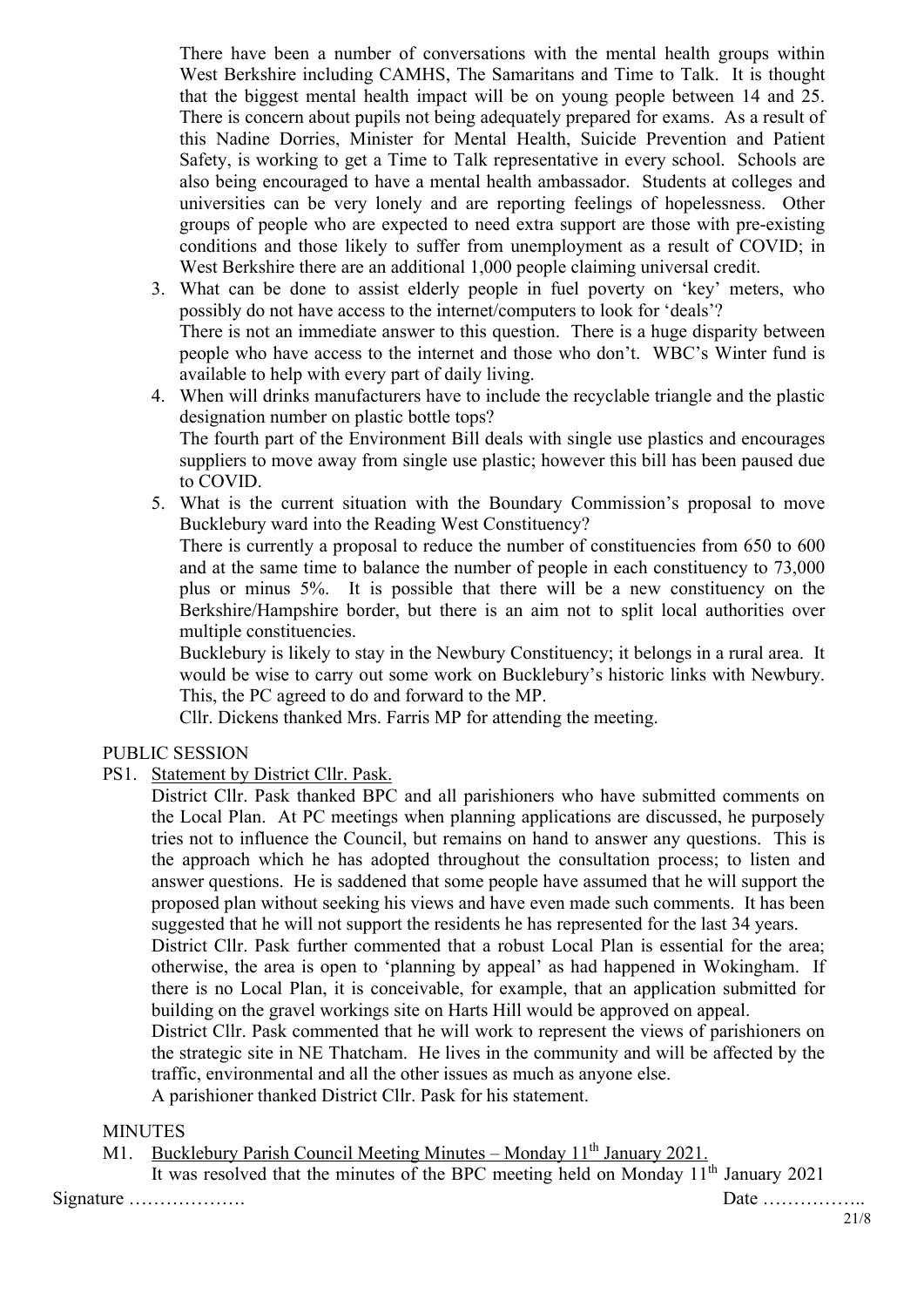were a true reflection of the meeting and they will be signed by Cllr. Dickens.

M2. Bucklebury Planning Committee Meeting – Monday  $25<sup>th</sup>$  January 2021.

It was resolved that the minutes of the Planning Committee meeting held on Monday 25<sup>th</sup> January 2021 were a true reflection of the meeting and they will be signed by Cllr. Brims.

M3. Extra Ordinary Meeting of Bucklebury Parish Council – Monday 1<sup>st</sup> February 2021. It was resolved that the minutes of the Extra Ordinary meeting of BPC which took place on Monday 1st February 2021 were a true reflection of the meeting and they will be signed by Cllr. Dickens.

# CHAIR'S REPORT

CH1. Response to the WBC Local Plan.

A copy of BPC's response to the Local Plan and the letter from the Mike Robinson, the planning consultant, are available on the BPC website.

The charge of £625 for the planning consultant was unanimously agreed.

It was further unanimously agreed that the Clerk be paid a sum of £75 for working at short notice over weekends, in addition to overtime for the extra hours worked.

In excess of 100 responses to the Local Plan have been submitted to WBC and copied to BPC.

Going forwards, it is important that BPC and the Community Group speak with one voice. Some initial conversations have taken place between BPC and the Community Group. There is to be an Extra Ordinary meeting of BPC, to clarify thoughts on the way forwards, before meeting with the representatives of the Community Group.

CH2. Royal Berkshire Charity.

The Royal Berkshire Charity are raising funds via Amazon to support RBH staff with emotional support. The details of how this can be done have been sent to BPC by Erica Tipton, Chair of the PPG and will be put on the BPC website.

# CLERKS REPORT.

CR1. Communication.

The Clerk suggested creating a BPC Facebook account for advising parishioners of BPC meetings, activities and reports. This could be done quickly and easily. In the longer term, it would be useful to set up an email distribution list. This would need to comply with GDPR regulations. The use of Mail Chimp or Dot Mailer was suggested.

CR2. Certificate in Local Council Administration (CiLCA) training.

CiLCA is the approved training in the world of clerking to Parish Councils. There are 3 parts to the cost of the course: The introduction, the training, and the marking/qualification itself. The total cost of the three parts is £863 plus VAT. Bradfield PC has agreed to fund half of the cost. It was unanimously agreed that BPC would fund the other half of the cost.

# **PLANNING**

Planning applications to be considered.

| P1.              | 20/02771/FULD                              | 83 Roundfield.<br>Erection of 2 No. semi-detached dwellings and one detached bungalow.<br>An amendment has been received removing the detached bungalow from                                                                    |  |  |
|------------------|--------------------------------------------|---------------------------------------------------------------------------------------------------------------------------------------------------------------------------------------------------------------------------------|--|--|
|                  | Planning decisions made by WBC:            | the proposal.<br>It was unanimously agreed that BPC has <b>no objection</b> to the amended<br>application.                                                                                                                      |  |  |
| P <sub>2</sub> . | 20/02840/HOUSE                             | Beechlyn, The Slade.<br>Removal of an existing corrugated iron single bay garage to be replaced<br>with a double bay oak frame gable end garage.<br>BPC had no objection to this application which has been approved by<br>WBC. |  |  |
|                  | Signature $\dots\dots\dots\dots\dots\dots$ | Date $\dots\dots\dots\dots\dots\dots$                                                                                                                                                                                           |  |  |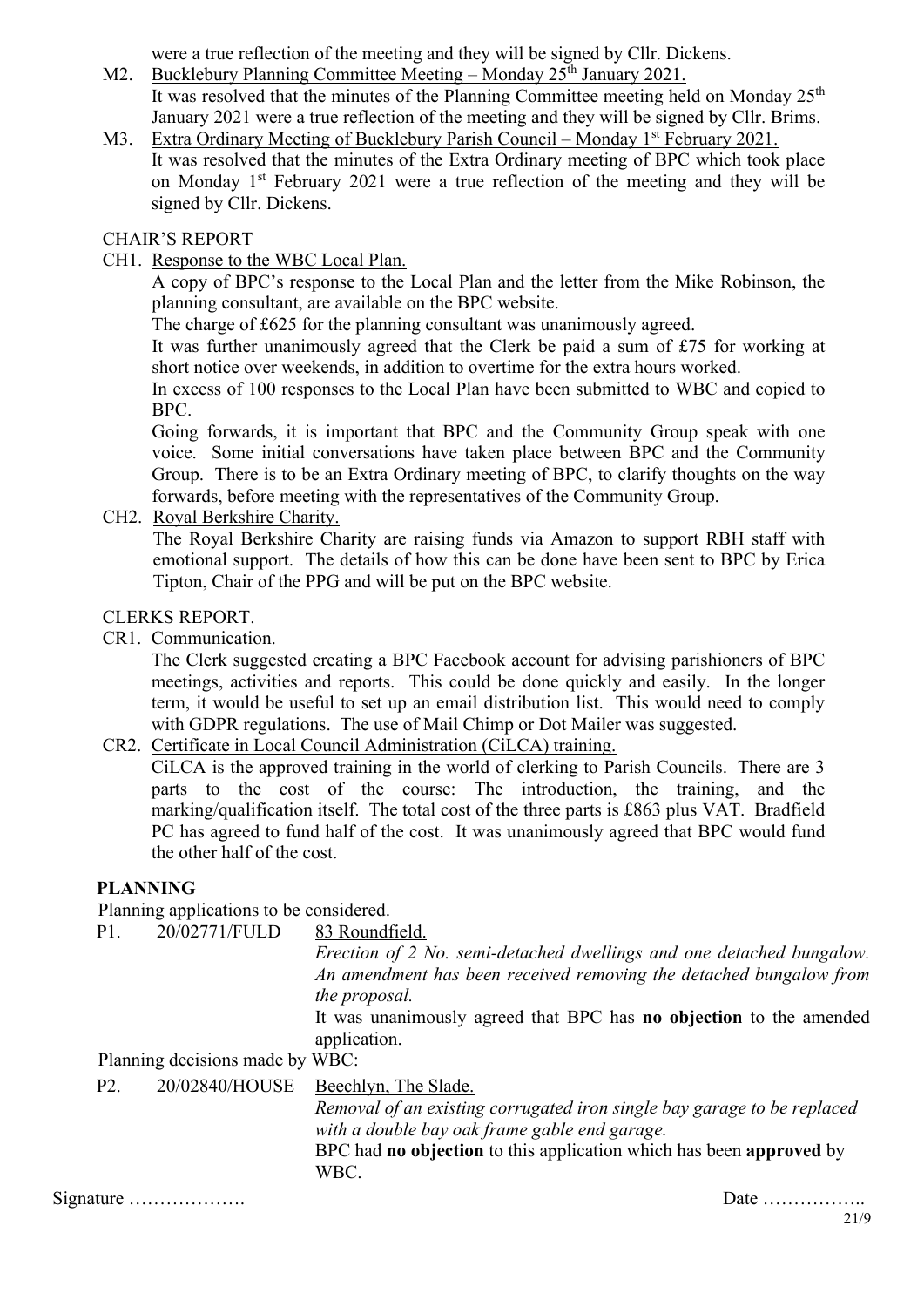| P3. | 20/02830/HOUSE                 | Brackenwood, Little Lane.                                                 |
|-----|--------------------------------|---------------------------------------------------------------------------|
|     |                                | Extension to north elevation with relocated entrance porch and updating   |
|     |                                | principle elevation.                                                      |
|     |                                | BPC had no objection to this application which has been approved by       |
|     |                                | WBC.                                                                      |
| P4. | 20/02767/HOUSE                 | Brookwood House, Hatch Lane.                                              |
|     |                                | Single storey rear extension to enlarge kitchen and create utility room.  |
|     |                                | BPC had no objection to this application which has been approved by       |
|     |                                | WBC.                                                                      |
| P5. | 20/02697/HOUSE                 | Kings Copse House, Southend.                                              |
|     |                                | The proposed works include the installation of new pedestrian and vehicle |
|     |                                | gates and piers.                                                          |
|     |                                | BPC had no objection to this application which has been approved by       |
|     |                                | WBC.                                                                      |
| P6. | 20/02735/HOUSE                 | Hytaville, Byles Green.                                                   |
|     |                                | Section 73a: Removal of Condition 4 (Tree Protection Scheme) of           |
|     |                                | previously approved application (18/00213/HOUSE): Proposed extension      |
|     |                                | and refurbishment of dwelling.                                            |
|     |                                | BPC had no objection to this application which has been approved by       |
|     |                                | WBC.                                                                      |
| P7. | 20/02512/HOUSE                 | Enborne Garth, Little Lane.                                               |
|     |                                | Enlargement of loft space, single story rear extension and front porch.   |
|     |                                | BPC objected to this application on the grounds of the massing of the     |
|     |                                | roof. An amendment was received hipping both gables and the               |
|     |                                | application was approved by WBC.                                          |
| P8. | 20/02500/HOUSE                 | 19 Paradise Way.                                                          |
|     |                                | Demolition of existing one storey side extension and erection of two      |
|     |                                | storey side extension and associated works.                               |
|     |                                | BPC had no objection to this application which was approved by the        |
|     |                                | Eastern Area Planning Committee.                                          |
|     | WBC Decisions taken to appeal: |                                                                           |
| P9. | 20/01815/HOUSE                 | Greenwood, Hatch Lane.                                                    |
|     |                                | Single storey side extension to provide ground floor shower room.         |

Retrospective approval for the garage as built with flat roof, rather than pitched.

BPC **objected** to the extension component of this application which was **refused** by WBC. The applicant has taken this decision to appeal.

## DISTRICT COUNCILLOR'S REPORT

### DC1. Off Roading.

District Cllr. Pask reported that despite the TROs, 4x4s have been out and knocked down and/or damaged the bollards and the Herras fencing which are in place to protect the byways. People were urged to call the Police if they are aware of such behaviour taking place; fines and Section 59 notices (which can lead to seizing of vehicles) have been issued.

## **TOPICS**

T1. Bucklebury Meadows.

The kissing gate between small and large meadows has now been installed. The small meadow is extremely wet, with one part being completely submerged. Planting a clump of willows in the area where it has flooded is being considered.

T2. Hockett Field.

The Clerk is working with Andrew Inwood to produce a 2-3m wide strip of wild flower HP

Signature ………………. Date ……………..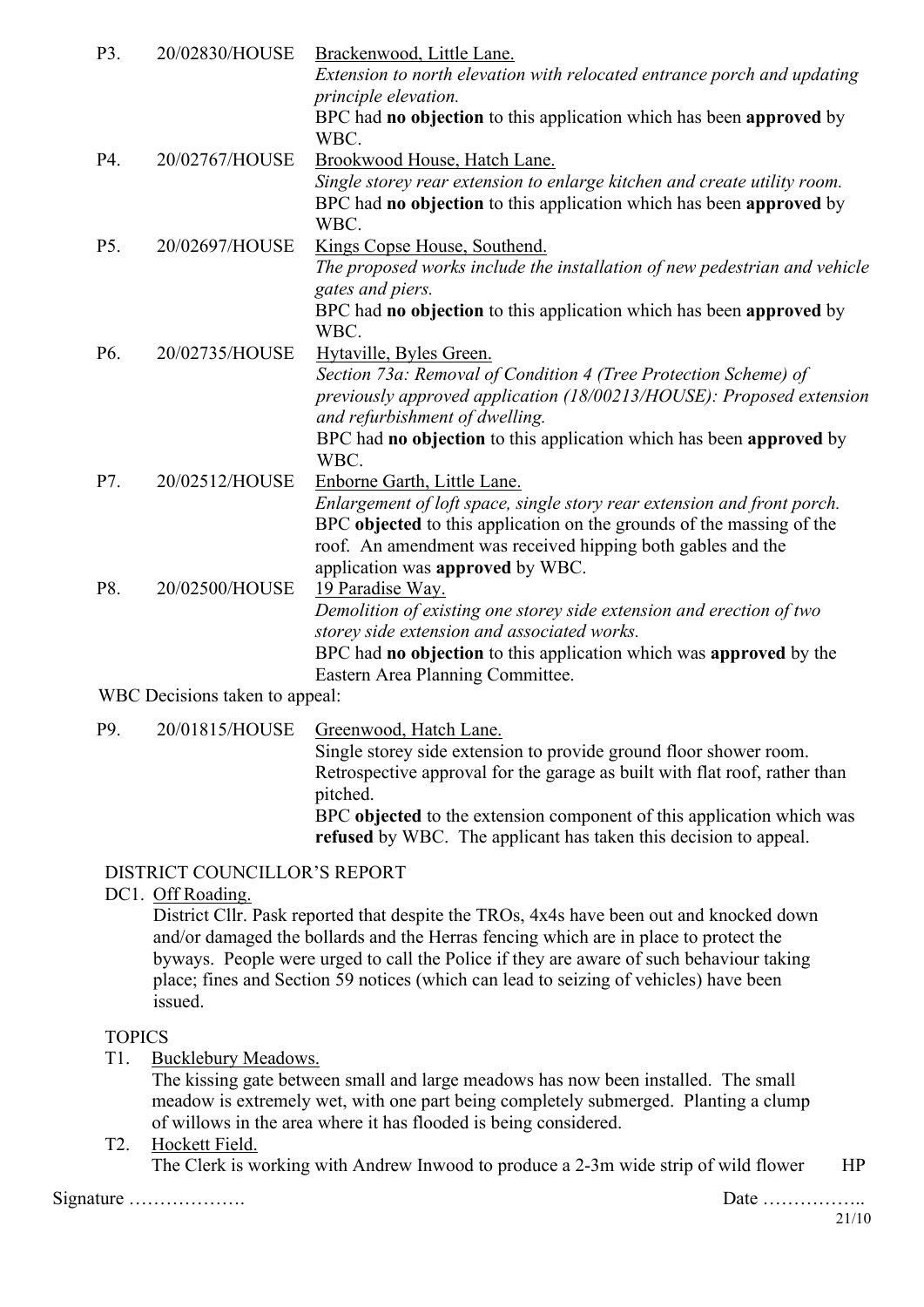meadows.

T3. Cemetery and Chapel.

A virtual burial board meeting will be convened after members have had sufficient time to inspect items in the Cemetery. The Clerk will arrange the meeting. HP

T4. Fred Dawson Playpark and the Bike Track.

**Update on inspections –** Under advice from WBC, the bike track is currently closed and the playpark is open. Unfortunately, the bike track has been damaged by someone with an electric dirt bike. The maintenance man is scheduled to come out on the 18<sup>th</sup> February to attend to the short cuts and work on the track. It has been suggested that barriers be used to deter people from using the track. District Cllr. Pask is working with WBC to see if BPC may be able to borrow some barriers. If not, it was agreed that BPC could purchase barriers to a value of £100.

The meeting was **closed.**

A parishioner commented that the signs that the playpark is closed had been removed and that there appears to be a litter problem on the slope below the bike track. The meeting was **reopened.**

T6. Wellbeing.

Cllr. MacCallum commented that some people are very vulnerable in the cold weather. People need to be encouraged to look out for their neighbours during such times. There have been more requests for shopping than usual from the Upper Bucklebury area. Cllr. Spours comment that he wasn't aware of any more issues in the Chapel Row area.

T7. Conservation Areas.

Cllr. Clarke commented that progress is being made and there are 3 sets of surveys being collated. A meeting was scheduled for the following week.

T8. SID in Bucklebury.

Cllr. Southgate reported that he had contacted Graham Markham at WBC and asked for the data from the smart SID, installed by WBC at Chapel Row. The WBC SID is not available for use by parishes due to COVID.

# T9. Recycling.

Cllr. Cairns reported that 75Kg of plastic bottle tops have been recycled since January 2020 from the parish. Some of the bottle tops collected are single use plastic; it was suggested that these could be used for craft projects.

# FINANCE

|     | 1 11 V 11 V U                                         |            |                                                                         |  |  |  |
|-----|-------------------------------------------------------|------------|-------------------------------------------------------------------------|--|--|--|
| F1. | Cheques signed by Councillors since the last meeting: |            |                                                                         |  |  |  |
|     | <b>Bucklebury Memorial Hall</b>                       |            | £116.46 Half of the cost of grass cutting at the                        |  |  |  |
|     |                                                       |            | Memorial Hall.                                                          |  |  |  |
|     | Post Office Ltd                                       |            | £5.79 SSE streetlights $-2/12/2020 - 4/1/2021$ .                        |  |  |  |
|     | Triangle Management Co Ltd                            |            | £64.80 Dog waste bin emptying - February and March<br>2021.             |  |  |  |
|     | Fox Fencing                                           |            | £816.00 Installation of small kissing gate in the<br>meadows.           |  |  |  |
|     | Oxford and Country Planning                           |            | £625.00 Planning consultant for response to NE<br>Thatcham development. |  |  |  |
|     | <b>Helen Pratt</b>                                    |            | £160.74 Grit bin and Zoom license for up to $500$<br>participants.      |  |  |  |
|     | <b>Berkshire Pension Fund</b>                         |            | £155.19 January pension fund contributions.                             |  |  |  |
|     | Helen Pratt                                           |            | £523.79 Clerk's January salary.                                         |  |  |  |
|     | Triangle Management Co Ltd                            |            | £28.80 Dog waste bin emptying $-$ January 2021.                         |  |  |  |
| F2. | To review current balances and financial position.    |            |                                                                         |  |  |  |
|     | Lloyds Current Account balance after all              |            |                                                                         |  |  |  |
|     | cheques cleared and lodgements received:              | £54,827.49 |                                                                         |  |  |  |
|     | Lloyds Current Account:                               |            | £60,672.04 On $20^{th}$ January 2021.                                   |  |  |  |
|     |                                                       |            |                                                                         |  |  |  |

Signature ………………. Date ……………..

21/11